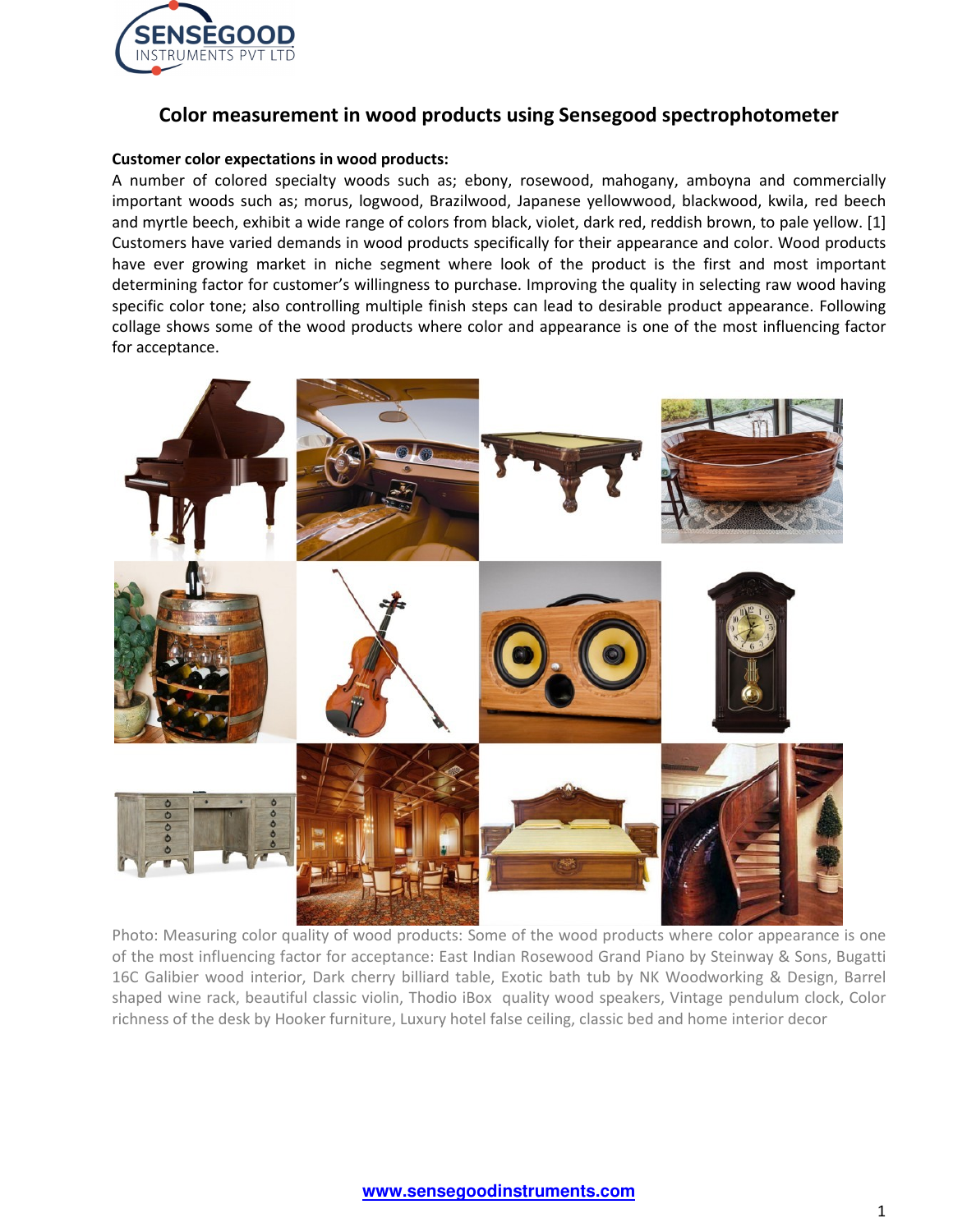

#### **Manufacturing and supplying catalog design:**



**Illustration: Matching the color in catalog design with actual product** 

Photo: Use Sensegood spectrophotometer for manufacturing the right colored product compatible with catalog reference, convince your customers by proving color similarity of actual product with that of catalog/ showroom display design.

Most of the times it happens that customer expects a design same as the show-room display piece/catalog. Manufacturer has to make one and deliver with the same color. To achieve desired product color, first it requires measuring one correctly by spectrophotometer. Sensegood spectrophotometer is an instrument which measures and represents color in numerical values eliminating subjectivity. As color perspective changes for an individual, using Sensegood spectrophotometer one can justify and convince for the color compatibility by showing the matching percentage between display-sample with the one which is being delivered.

**Ensuring color consistency in filling orders and repeat orders:** 



Photo: University library. Source: The Virco Manufacturing Corporation, USA

# **www.sensegoodinstruments.com**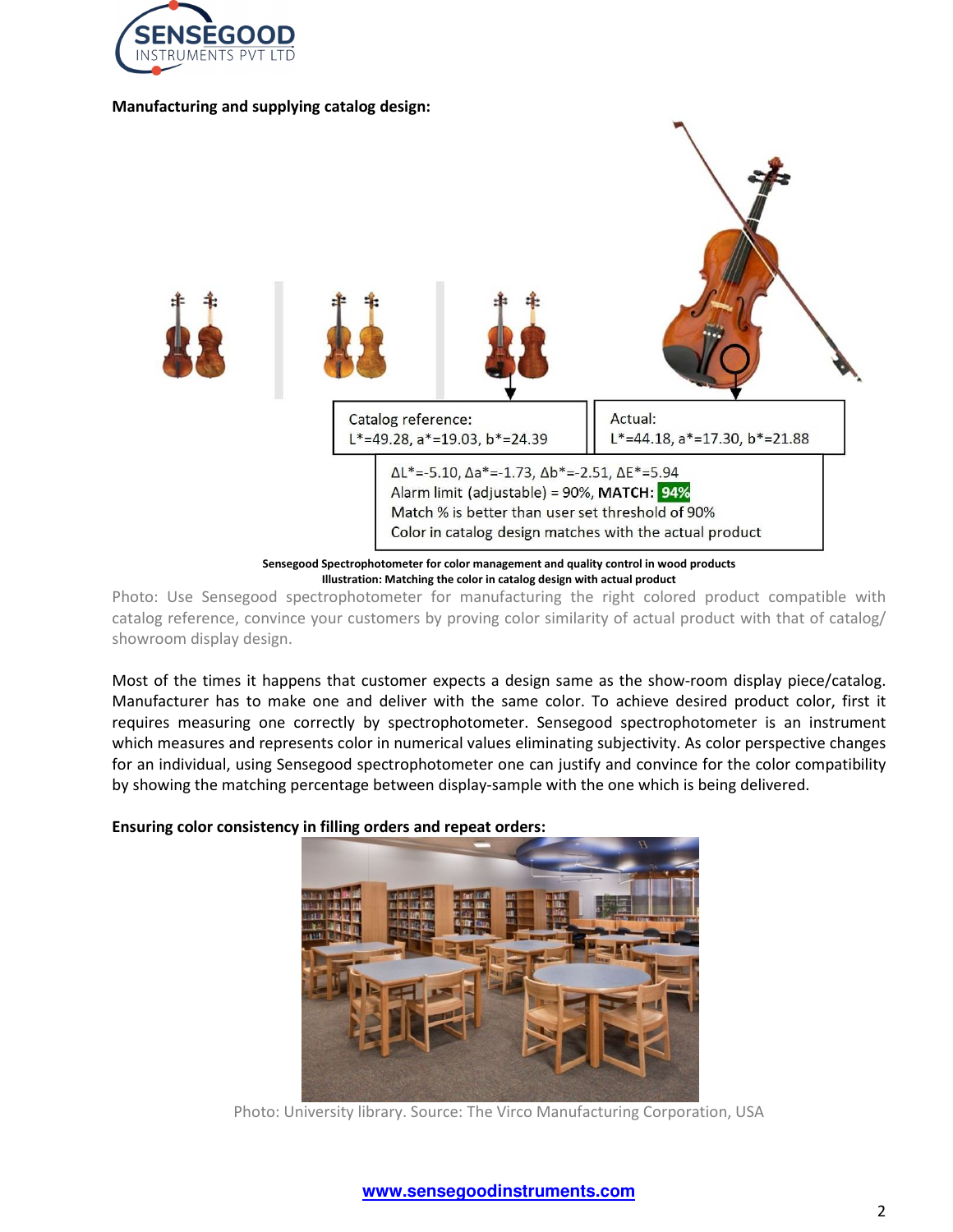

When you are making tables, chairs, cabinets, wood panels and similar products then it becomes extremely important that you meet color specifications with acceptable tolerance. Such products are often supplied as filling order or repeat order. In such cases, customer expects and hence it becomes mandatory to meet product's appearance to the previously supplied lot. Sensegood spectrophotometer helps in fulfilling your customer's expectations to foster the growth.



**Determining color compatibility for wood products assembly**  Photo: Ensure uniform look in assembled wood products

### **Color sorting and grouping for better target market:**



Photo: Wood sheets and blocks – color measurement in wood factory

Tree of same spices also exhibit the different wood color properties. This is due to variety in soil and nutrition levels, water, light and other environmental factors. In wood factories, Sensegood spectrophotometer helps in making groups of wood sheets and blocks that have similar colors. Such lots can be bunched together and marketed for better prices.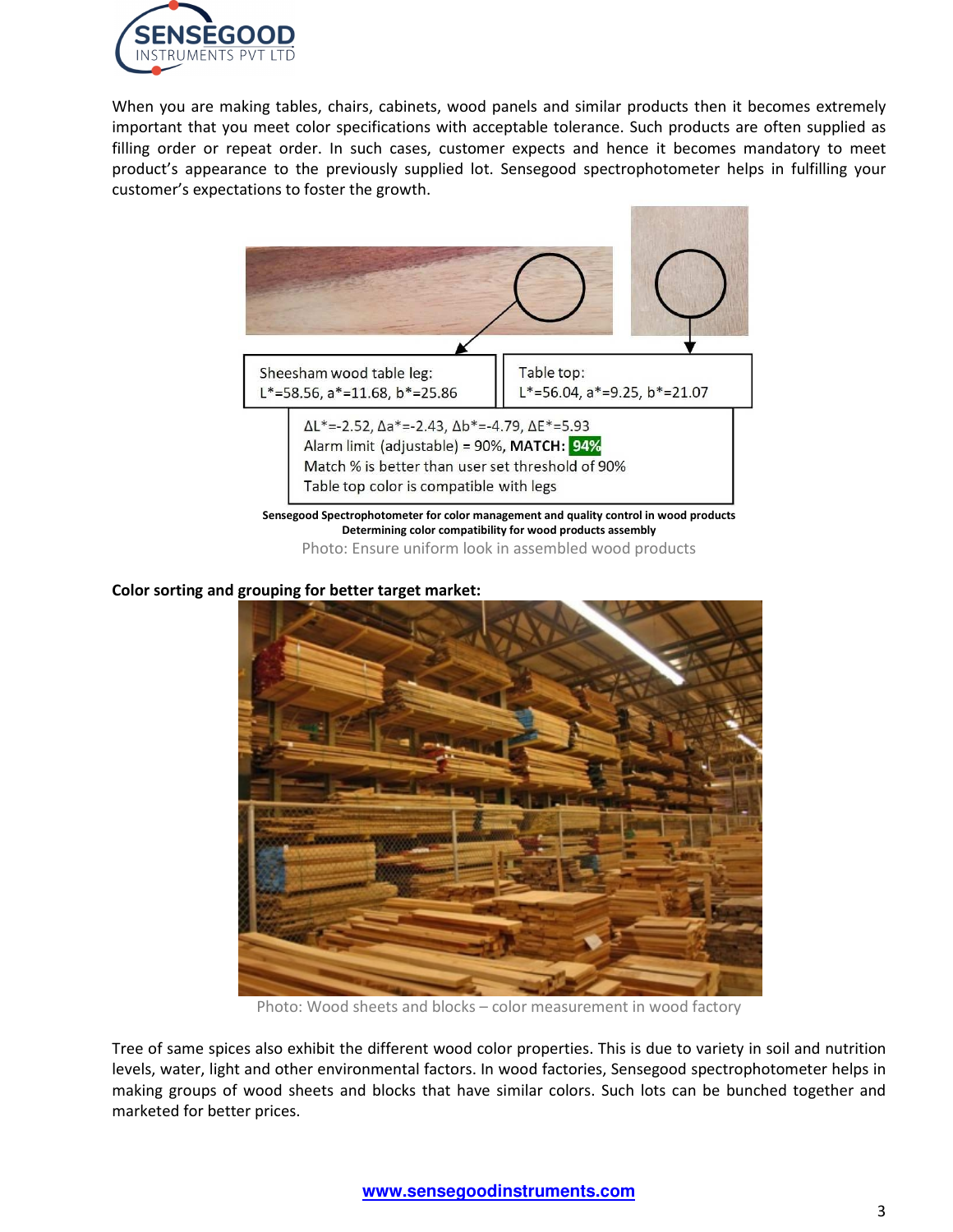



#### **Spectrophotometer in wood researcher community:**

Wood researchers use Sensegood spectrophotometers to study wood biological and chemical behavior. Spectrophotometers are being used to understand parameters that affect wood discoloration, how evaluation of color differences in wood surface takes place and also to understand color changes in wood due to thermal treatment and sanding. [2]-[5]

### **Sensegood spectrophotometer for wood color management:**

Sensegood spectrophotometer assists to achieve color consistency in lot wise production. It spectrophotometer has large viewing area due to which it can deliver accurate results. It is the versatile device that is engineered to work as handheld/portable, benchtop/table-top or in-process/online color measurement instrument. It has its own independent full spectrum LED light source which enables true object color measurement.

A color tolerance is the acceptable difference in color between a sample and the standard. For color to be acceptable, your color tolerance values should always correlate to the human eye. Sensegood spectrophotometer compares color of sample with reference giving match value in percentage. If matching is poor; below set threshold, it provides audible alarm and display indication on LCD to alert operator. Hence operator can quickly react and take appropriate action. The information assists for the prompt corrective action which ultimately minimizes off-quality product, increases throughput and maximizes equipment usage. This surely results into low operational cost with improved product quality, consistency and market acceptability.

Sensegood spectrophotometer provides wide varieties of indices like whiteness index and yellowness index. Measured CIE L\*a\*b\* values indicate strength of color parameters like: bright or dull, red – green and yellow – blue respectively. Measured color is also represented as reflectance graph, peak wavelength and color temperature on color touch LCD. Sensegood spectrophotometer is non-messy non-contact type instrument which has benefit of measuring sample's color from a distance. Because of this, sensor's optical assembly remains scratch proof enabling long life in retaining calibration.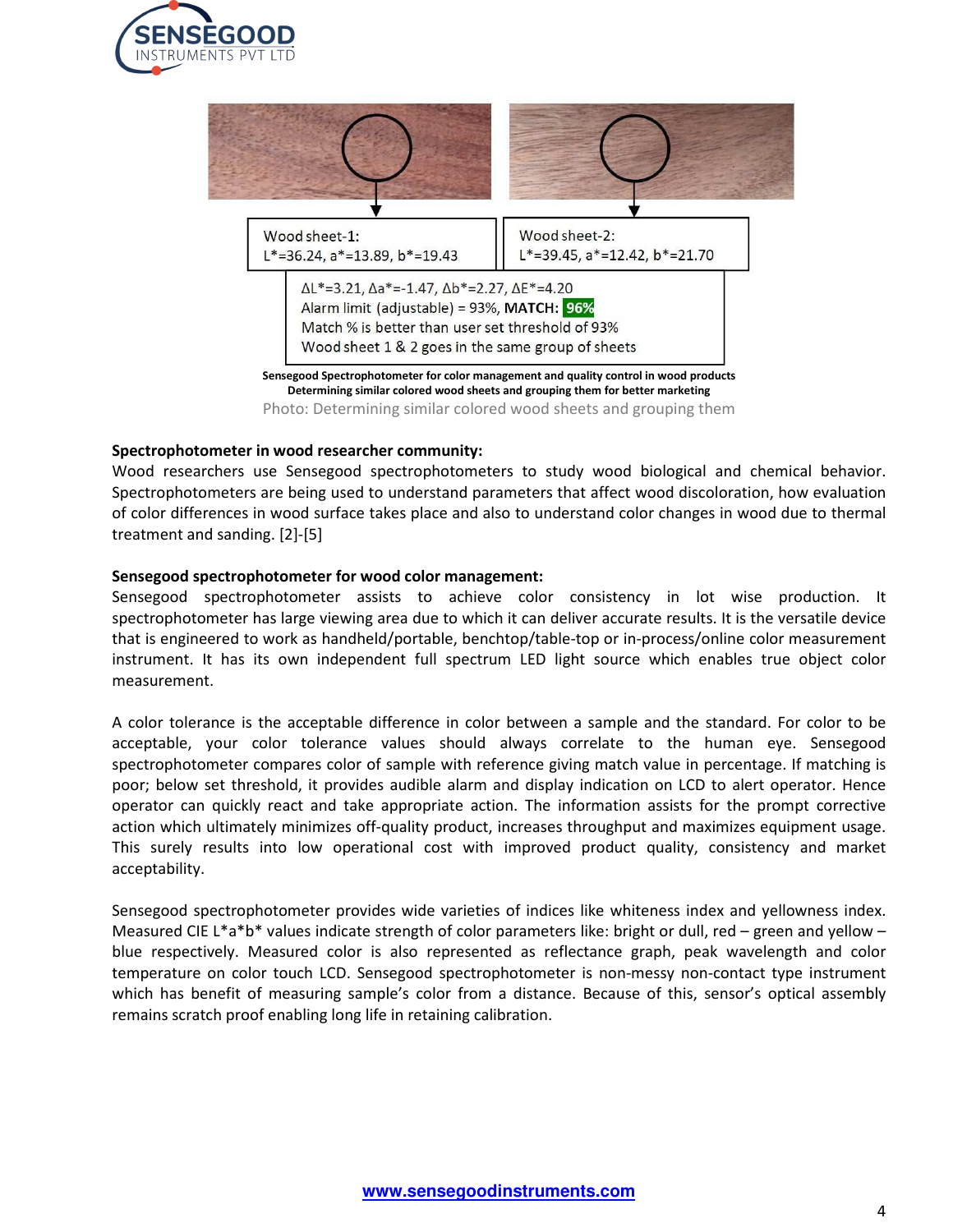



### **SensegoodSmart utility:**

- Benchtop/Tabletop: (a) (b)
- (Rotating sample platform)
- Handheld/Portable: (c) (d)  $\checkmark$
- Online/ In-process: (e)
- Solid: (a) (c) (d) (e)
- $\checkmark$ Liquid:  $(b)$   $(e)$
- Paste:  $(b)$  (e)
- Powder:  $(a)$   $(b)$   $(e)$
- Contact measurement: (c) (d)
- Non-contact measurement: (a) (b) (e) (Adjustable height)

#### Works with:

- 5V adapter (cell phone charger)
- Power bank
- Computer/ Laptop (f)
- Averaging
- Auto repeat measurement mode
- Color match percentage
- Color indices (whiteness, yellowness, ...)
- **SensegoodSmart** 
	- computer interface software utility



Photo: SensegoodSmart utility for color management across multiple production plants. Apart from this, SensegoodSmart utility enables user to store unlimited number of references to the computer. Any desired reference can be recalled and downloaded to Sensegood spectrophotometer whenever required. The utility provides all color related analytical information on single screen. This feature is even more desirable when using Sensegood spectrophotometer for in-process/online applications.

#### **www.sensegoodinstruments.com**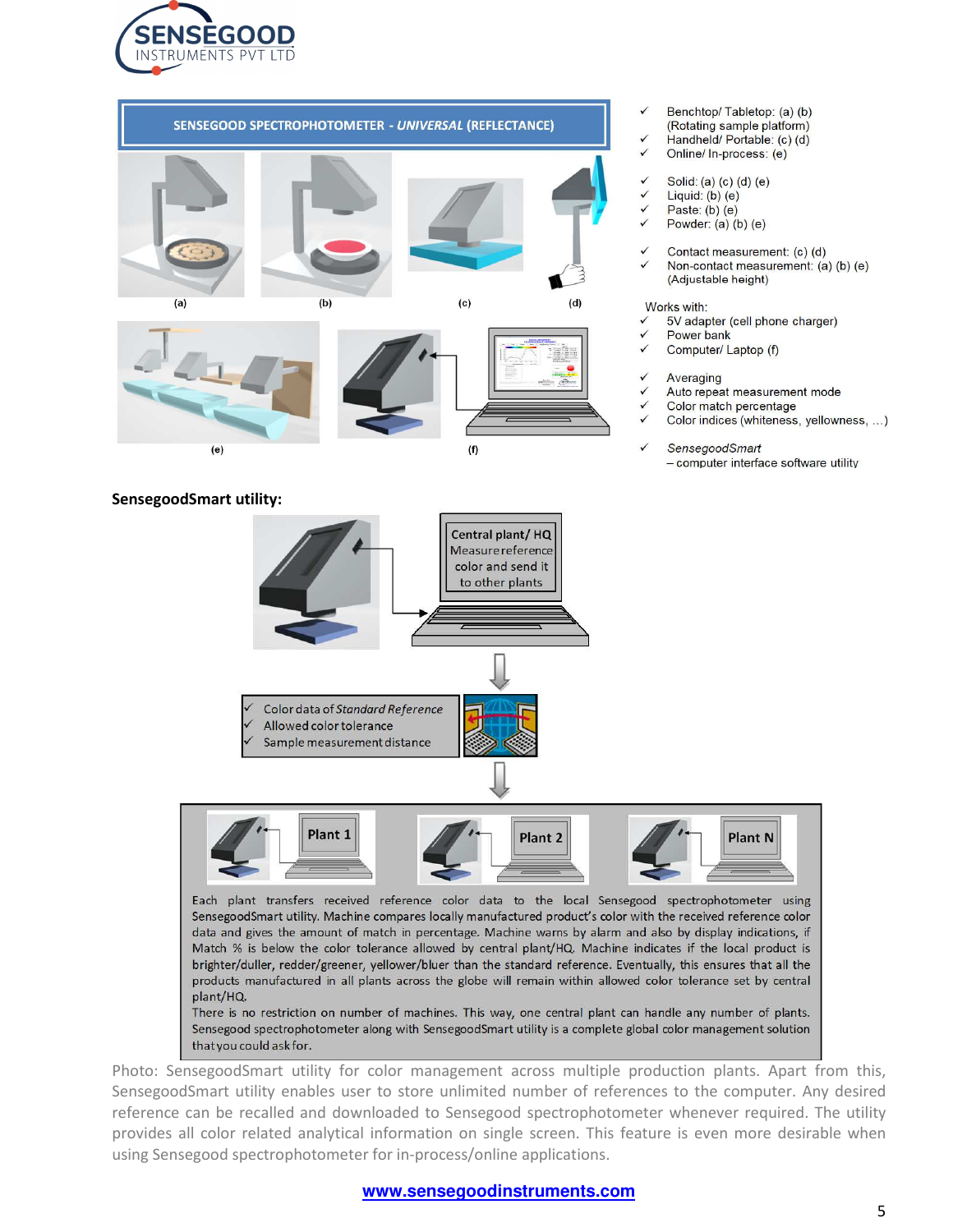

Sensegood spectrophotometer provides computer interface software *SensegoodSmart* which lets you to convey numeric color data across all production plants that may be located at multiple places across the globe. Each production plant uses Sensegood spectrophotometer to compare color attributes of the product manufactured in their plant with the numerical color information received from central plant or management. This enables them to reproduce each product consistently across all the plants.

# **References:**

[1] Yoshikazu Yazaki, Wood Colors and their Coloring Matters: A Review, Natural Product Communications, 2015 Vol. 10 No. 3 505 – 512. Author affiliation: Department of Chemical Engineering, Monash University, Clayton, Victoria 3800, Australia. Available at: https://doi.org/10.1177/1934578X1501000332 [2] Bernhard Kreber, Understanding Wood Discoloration Helps Maximize Wood Profits, Forintek Canada Corp., Vancouver, B.C. Available at: ScholarsArchive @ Oregon State University, USA http://hdl.handle.net/1957/5187

[3] Buchelt, Beate & Wagenführ, André. (2012). Evaluation of colour differences on wood surfaces. Springer: European Journal of Wood and Wood Products. Available at: https://doi.org/10.1007/s00107-011-0545-z [4] Sandoval Torres, Sadoth & Jomaa, Wahbi & Marc, Francoise & Puiggali, J.. (2010). Causes of color changes in wood during drying. Forestry Studies in China. 12. Available at: https://doi.org/10.1007/s11632-010-0404-8 [5] Hrckova, Maria & Koleda, Peter & Koleda, Pavol & Barcík, Štefan & Štefková, Jaroslava. (2018). Color Change of Selected Wood Species Affected by Thermal Treatment and Sanding. Elsevier peer reviewed journal: Bioresources. 13. 8956-8975. Available at: https://doi.org/10.15376/biores.13.4.8956-8975